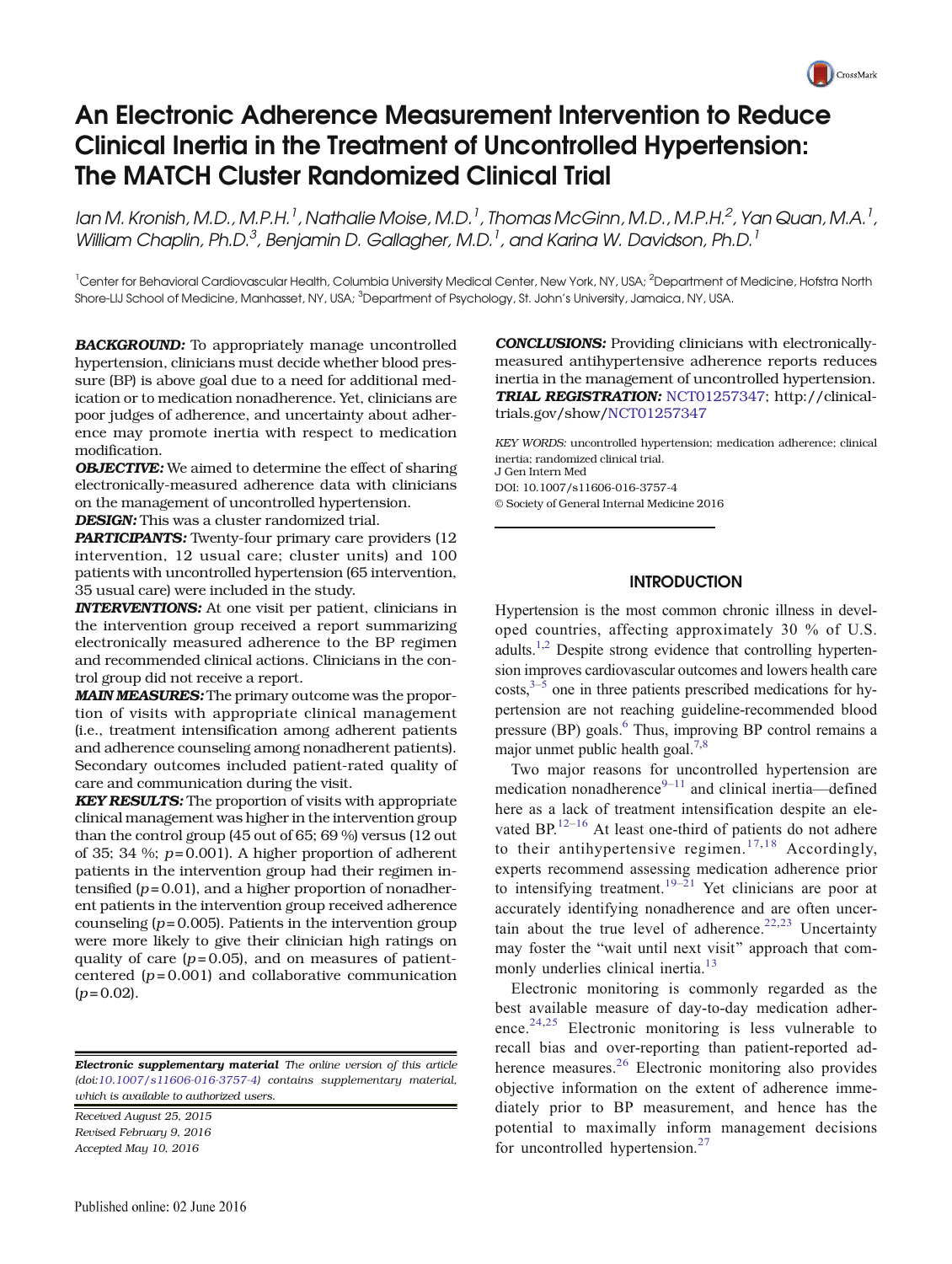Accordingly, we designed a cluster randomized trial to determine whether providing clinicians with electronically measured adherence data in conjunction with clinical decision support could improve the management of uncontrolled hypertension. The goal was to directly assess the impact of the receipt of such a report on hypertension management during a single patient visit. Clustering was performed at the clinician level to prevent spillover effects from exposure to the adherence feedback intervention among clinicians in the control arm. By prompting increased consideration of adherence in management decisions and reducing uncertainty about adherence, we hypothesized that providing clinicians with electronic adherence data would lead to reduced clinical inertia. Secondary goals were to determine the effect of the intervention on patient–clinician communication and patient satisfaction with hypertension care.

#### **METHODS**

## Design and Setting

The design was a two-arm, parallel-group, cluster randomized clinical trial conducted at two hospital-based primary care practices in New York City from 2010 to 2014. Both practices serve racially and ethnically diverse patient populations from underserved communities. Primary care providers comprised the clusters.

### **Participants**

Primary care providers were eligible if they had completed clinical training and maintained a continuity practice at one of the two sites. They also had to have at least one encounter with an eligible patient.

Patients were eligible for a run-in if they had an established diagnosis of hypertension; were prescribed at least one BP medication; had at least two consecutive clinic visits with elevated BP according to JNC-7 guidelines (i.e.,  $BP \ge 140/90$ mmHg or  $\geq$  130/80 mmHg if diabetes or chronic kidney disease) $^{28}$  $^{28}$  $^{28}$ ; were 18 to 80 years old; and had at least one prior visit with a clinician enrolled in the study. Patients were excluded if they had severe mental illness; resided in a long-term care facility; were unable to use the electronic adherence device due to physical or cognitive impairment; were non-English or non-Spanish speaking; or were unavailable for follow-up. Research assistants confirmed initial eligibility by measuring BP using a standard protocol recommended by the American Heart Association and a BP Tru automatic sphygmomanome-ter (BP Tru Medical Devices; Coquitlam, Canada).<sup>[29](#page-6-0)</sup> Final patient eligibility was assessed at the next scheduled clinic visit. Patients were eligible if they continued to have elevated BP at this visit. Patients were excluded if electronic adherence data were unavailable at the visit. Institutional Review Boards of the Icahn School of Medicine at Mount Sinai and Columbia University Medical Center approved the protocol. All clinicians and patients provided informed consent.

#### Baseline Assessments

At enrollment, clinicians completed a questionnaire that assessed demographic characteristics and years in practice. At enrollment, patients completed an interview assessing demographic characteristics. Medical problems and medications were abstracted from the electronic medical record. Charlson score was computed based on patients' medical problem list.<sup>[30](#page-6-0)</sup>

#### Medication Adherence

Medication adherence was assessed using the fourcompartment MedSignals® pillbox (VitalSignals Inc., Lexington, KY). The device records the date and time when each compartment is opened. Adherence data are transmitted from the pillbox to the MedSignals server via landline or, for devices used in the final year of the study, via a cell phone in the device. Patients were instructed to fill the pillbox with their antihypertensive medications. The device's reminder system was disabled. Adherence to each BP medication was calculated as the percent of doses taken as prescribed. Extra doses were excluded from adherence calculations. Days on which patients were hospitalized or had been instructed by their clinician to stop taking a monitored medication were also excluded. Overall regimen adherence was calculated as the mean adherence to all monitored BP medications. As per convention and expert opinion, patients were categorized as nonadherent if adherence was less than 80  $\%$ .<sup>26</sup>

## Randomization and Allocation Concealment

Providers were block randomized in a 1:1 ratio to the intervention or control group. Randomization was generated by a computerized random number sequence. Provider assignments were known only to a third party who had no role in outcome assessments. Randomization was stratified by recruitment site. Patients were analyzed in the group to which their provider was randomized. To assess blinding, research assistants guessed which group patients had been assigned to after completing outcome assessments.

#### Intervention

The intervention occurred at the clinician cluster level. At the time of clinician enrollment, clinicians in the intervention group received a brief, one-time training (< 10 minutes) in how to interpret the adherence report. Subsequently, these clinicians were provided with a one-time adherence report immediately prior to a visit with eligible patients. The onepage report (Appendix Figure 1) displayed the percent adherence to each BP medication and to the overall regimen for the entire monitoring period and the 7 days preceding the intervention visit. The report also provided clinical decision support by listing "suggested clinical actions" according to adherence status. However, the actions taken were at clinicians' discretion. Patients assigned to the intervention group were informed their adherence was recorded by the electronic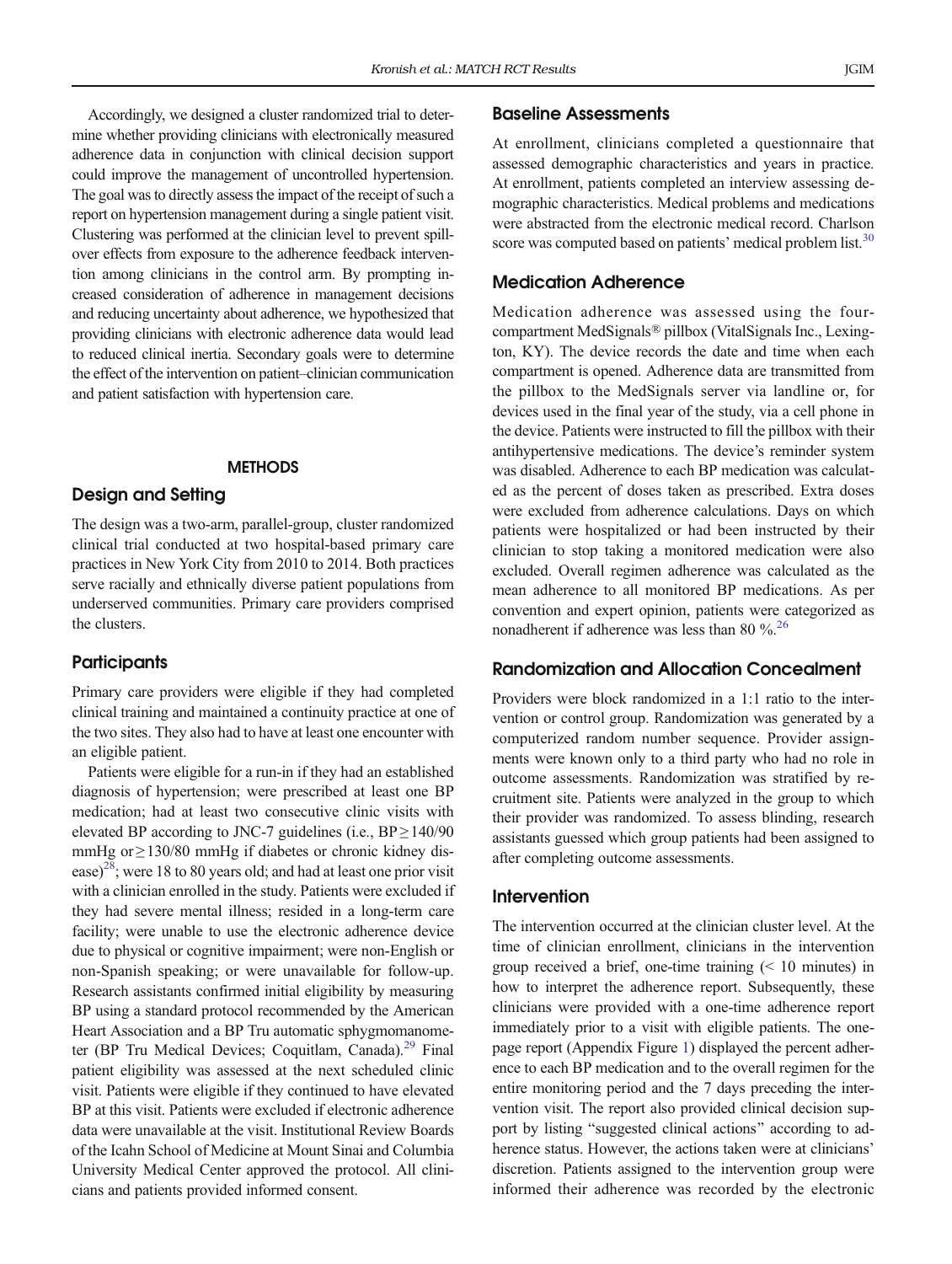pillbox and might be shared with their clinician depending on randomization, but did not receive adherence counseling by study personnel.

# Usual Care

Clinicians randomized to the control group did not receive an adherence report and were expected to manage their patients according to usual care. Like patients in the intervention group, patients in the control group were informed their adherence was recorded and might be shared with their clinician depending on randomization. No adherence counseling was provided. As neither providers nor patients in the control group had access to adherence data, the potential for contamination was reduced.

## **Outcomes**

The primary outcome was appropriateness of management of uncontrolled hypertension at visits with adherence report feedback versus usual care. Appropriateness depended on adherence status. In adherent patients (regimen adherence during the 7 days prior to intervention visit  $\geq 80$  %), management was categorized as appropriate if providers intensified the regimen, ordered testing for identifiable causes of hypertension, or referred patients to a hypertension specialist. In nonadherent patients (regimen adherence during entire monitoring period < 80 %), management was categorized as appropriate if providers conducted adherence counseling or simplified the regimen to facilitate adherence. Adherence counseling was defined as any documentation of assessing, arranging, assisting, or advising patients about adherence to their BP medications. For patients who were nonadherent over the entire monitoring period but adherent in the week prior to the intervention visit, management was defined as appropriate if providers conducted adherence counseling and took action to intensify treatment. Two medically trained study personnel blinded to group assignment independently abstracted data pertaining to outcome assessments from medical records after a third person had reviewed records to redact wording that could reveal group assignment. Differences in categorization were resolved through consensus.

Secondary outcomes included patient ratings of the quality of care during the visit ("poor," "fair," "good," "very good," "excellent"); satisfaction with the amount of time spent during the visit ("too little," "too much," "just right"); and perceptions of patient-centered and collaborative communication. Collaborative communication was assessed using a four-item questionnaire adapted from the Patient Assessment of Chronic Illness scale. $31,32$  $31,32$  $31,32$  Patient-centered communication was assessed by adapting a four-item questionnaire assessing communication around antidepressants.<sup>33</sup> For both questionnaires, response options for individual items ranged from 0 ("not at all") to 3 ("very much"), and items were summed such that scores ≥ 8 indicated collaborative or patient-centered communication, respectively. Patient-rated outcomes were assessed by interviewing patients immediately after clinician visits.

#### Process Evaluation

Patients were asked about the ease of using the electronic pillbox using a five-item Likert scale ("very hard" to "very easy^). They were also asked whether they would be willing to use the pillbox again if asked by their clinicians.

## Statistical Analysis

The kappa statistic was used to assess agreement between outcome assessors' guesses about group assignment. Generalized estimating equation (GEE) models (logit link) fitted with clinician as the cluster variable, appropriateness of hypertension management as the outcome, and intervention group as the explanatory variable were used to assess the effect of the intervention on outcomes. Post-hoc sensitivity analyses were conducted in which the sample was restricted to patients who met JNC-8 criteria for uncontrolled hypertension (BP ≥ 140/90 mmHg irrespective of diabetes or chronic kidney disease status), $34$  as these guidelines were released during the final year of recruitment. A GEE model was also used to estimate the intraclass correlation coefficient (ICC) for appropriateness of management at the clinician level.

## Sample Size

Sample size was calculated to have sufficient power to detect meaningful differences in appropriateness of hypertension management between intervention and control groups. Each patient–clinician encounter was treated as independent and the sample size was inflated to account for the design effect (DE) of clustering of patients within clinician where  $DE = 1 + (num$ ber of patients per cluster  $-1$ <sup>\*</sup>intra-class correlation coeffi-cient (ICC).<sup>[35,36](#page-6-0)</sup> Average cluster size was estimated at seven patients per provider. We estimated a small ICC  $(0.01)$ .<sup>[35](#page-6-0)–[38](#page-6-0)</sup> The sample size calculation was performed with a significance level of 0.05 and 80 % power. Based on prior studies showing clinical inertia in 60 % of hypertension visits,  $35-41$  $35-41$  we estimated needing a sample of 200 patient–clinician visits to detect a 33 % improvement in visits with appropriate management. We included a stopping rule in which recruitment would be stopped at the midpoint for futility if the z-score was negative or for efficacy if the z-score was positive and the  $p$  val $ue \leq 0.001$ .<sup>[42,43](#page-6-0)</sup> As we met the efficacy stopping rule, enrollment stopped after 100 patients. All patient–clinician encounters were analyzed according to the group they were randomly assigned. SPSS (version 22.0, IBM Corp., Armonk, NY) was used for all analyses.

#### RESULTS

#### Participant Characteristics

We enrolled 49 primary care providers. No providers declined participation. Twenty-four providers (12 intervention, 12 control) had at least one visit at which the adherence report was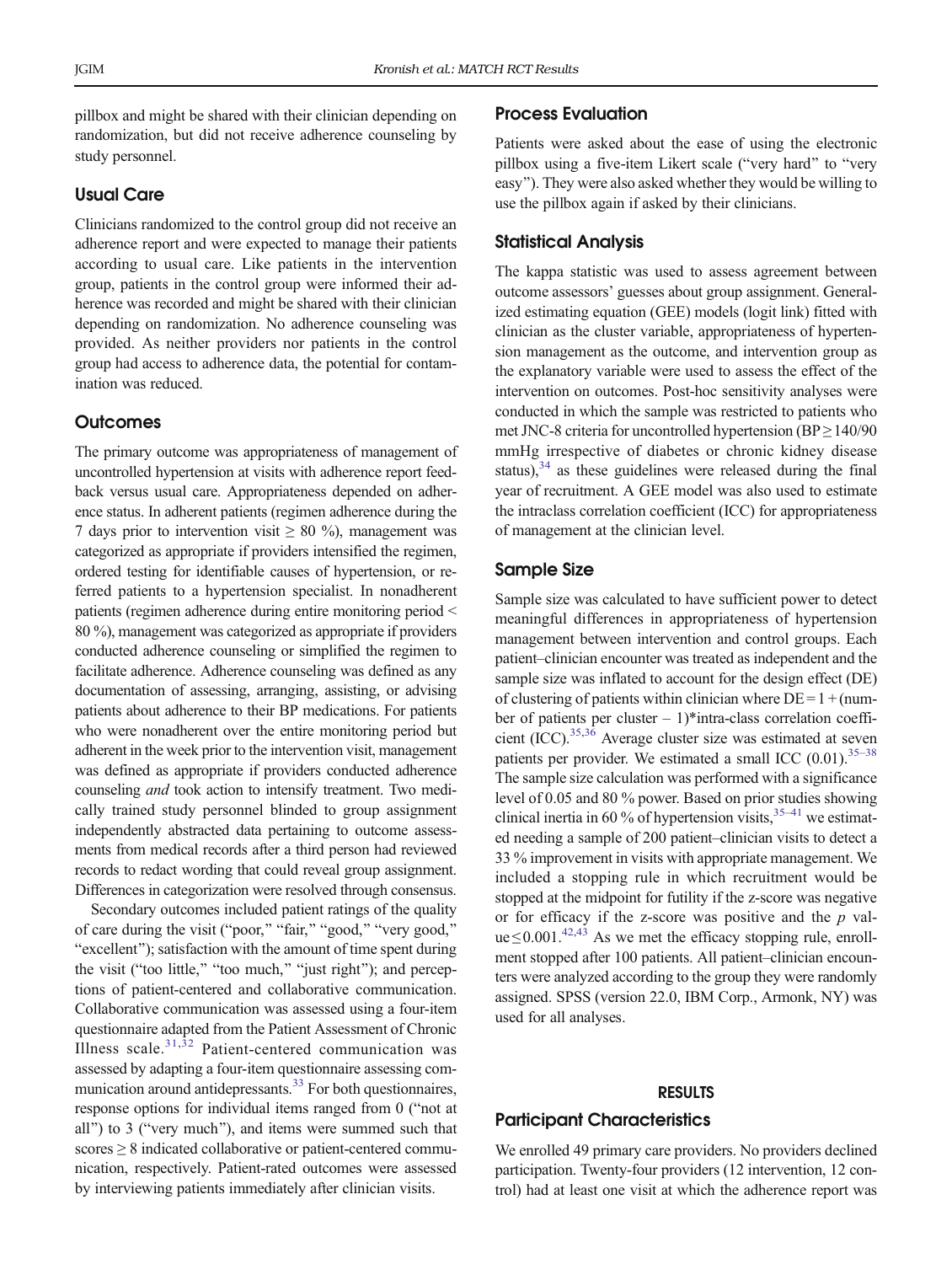available (Fig. 1). Characteristics of providers in the intervention and control groups were similar. (Table [1](#page-4-0)).

We screened 497 patients, and consented 200 for the run-in. Forty-three patients (9 %) declined participation at the screening visit and 254 patients (51 %) were ineligible, primarily due to controlled BP ( $n = 92$ ), unavailability for follow-up ( $n = 27$ ), severe mental illness  $(n=17)$ , and cognitive impairment  $(n=16)$ . Of the 200 patients who consented to the electronic monitoring run-in, 100 had adherence reports available at the follow-up visit and were eligible for the trial. Reasons for ineligibility after the run-in included controlled BP  $(n=37)$ , no pillbox data  $(n=24)$ , adherence report not provided to clinician on time  $(n=15)$ ; other reasons  $(n=9)$ ; declined follow-up  $(n=9)$ ; lost to follow-up  $(n=5)$ ; and deceased  $(n=1)$ .

Due to chance, alone, 65 patients belonged to providers in the intervention group and 35 to providers in the control group. Characteristics of patients in each group were similar (Table [2](#page-4-0)). Patients were representative of their clinic populations with mean age of 64 years, 72 % women, 75 % Hispanic, 54 % having a less than high school education, and 83 % having Medicaid or self-pay health insurance status. The mean BP at the time of the intervention was 155/83 mmHg, and 56 % of patients were prescribed  $\geq$  3 BP medications. Medication adherence was measured for a mean of  $52 \pm 32$  days. Forty-one percent of patients were nonadherent (<80 % of prescribed doses); three of these patients were adherent in the week before the intervention visit. The majority of patients  $(64 \%)$  found the electronic pillbox "very easy" to use, and almost all (94 %) said they would use it again if asked.

## **Outcomes**

A greater proportion of patients assigned to the intervention group received appropriate management of uncontrolled hypertension than patients assigned to the control group (69 % versus  $34\%$ ;  $p=0.001$ ; Table [3\)](#page-4-0). A sensitivity analysis restricting the sample to patients with BP  $\geq$ 140/90 mmHg (N=87) showed similar results (70 % of intervention patients versus 40 % of control patients;  $p=0.007$ ). The ICC for appropriateness of management was 0.06. Outcome assessors' guessed group assignment correctly 56 % of the time (kappa 0.02,  $p = 0.72$ ).

A greater proportion of adherent patients had their BP regimen intensified if they were in the intervention group compared to the control group (56 % versus 26 %;  $p=0.01$ ). There were no differences in the proportions of adherent patients that were ordered tests for identifiable hypertension or were referred to hypertension specialists. A greater proportion of nonadherent patients received adherence counseling if they were in the intervention group compared to the control group (84 % versus 39 %,  $p=0.005$ ). There was no difference in the proportion of nonadherent patients that had their BP regimen simplified.

Patients assigned to the intervention were more likely to give their providers high ratings on quality of care during the visit ( $p = 0.05$ ), patient-centered ( $p = 0.001$ ), and collaborative communication about hypertension ( $p = 0.02$ ) (Table [4\)](#page-4-0). There was also a trend toward intervention patients being more likely to rate the amount of time spent during the visit as "just right" (92 % versus 80 %,  $p=0.11$ ).



Figure 1. CONSORT (Consolidated Standards of Reporting Trials) extension for cluster randomized trials flow diagram of the measuring adherence to control hypertension (MATCH) Trial\*.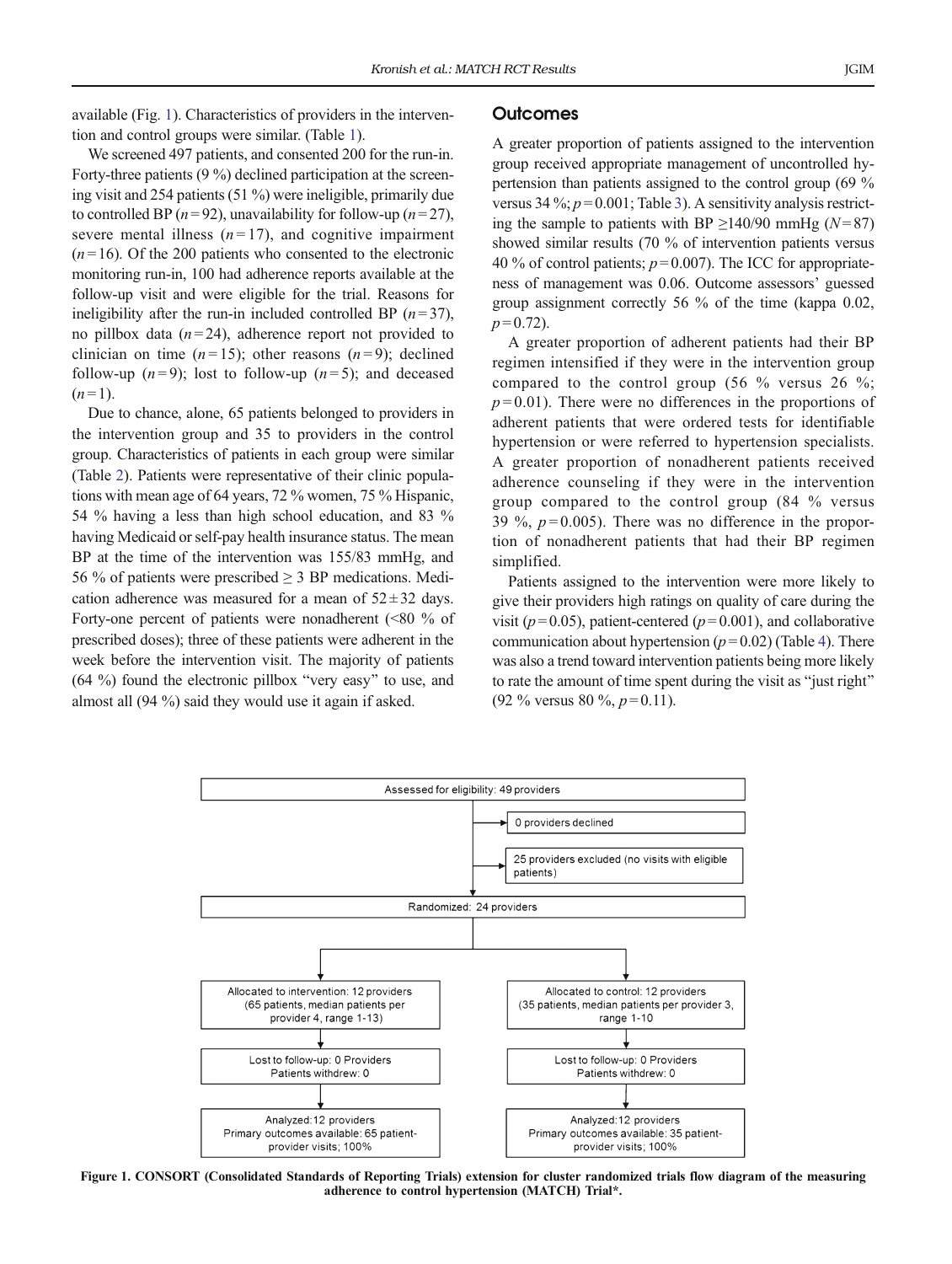<span id="page-4-0"></span>Table 1. Clinician Characteristics According to Group Assignment in the Measuring Adherence to Control Hypertension (MATCH) Trial

| <b>Clinician</b><br>characteristics | Electronic adherence<br>intervention $(N=12)$ | <b>Usual care</b><br>control $(N=12)$ |
|-------------------------------------|-----------------------------------------------|---------------------------------------|
| Age in years, mean<br>(SD)          | 46(11)                                        | 48 (10)                               |
| Female                              | 7(58)                                         | 6(50)                                 |
| Hispanic                            | 1(9)                                          | 3(25)                                 |
| White                               | 9(75)                                         | 10(83)                                |
| Years in practice,<br>mean $(SD)$   | 15(12)                                        | 17(11)                                |

Data are presented as  $N$  (%) unless otherwise specified

#### **CONCLUSIONS**

We found that providing electronically measured adherence data plus clinical decision support to clinicians at the time of primary care visits substantially improved clinician management of uncontrolled hypertension. The receipt of adherence reports increased regimen intensification in adherent patients and increased medication adherence counseling in nonadherent patients. Sharing objectively measured adherence data also improved patient ratings of quality of care and clinician communication. These results provide evidence in support of a measurement-guided medication management approach to treating patients with uncontrolled hypertension. $27$ 

Table 2. Patient Characteristics According to Group Assignment in the Measuring Adherence to Control Hypertension (MATCH) Trial

| <b>Patient characteristics</b>           | <b>Electronic adherence</b><br>intervention $(N=65)$ | Usual care<br>control<br>$(N=35)$ |
|------------------------------------------|------------------------------------------------------|-----------------------------------|
| Age in years, mean (SD)                  | 64 (9)                                               | 64 (8)                            |
| Female                                   | 50 (77)                                              | 22 (63)                           |
| Hispanic                                 | 47 (72)                                              | 28 (80)                           |
| Born outside United States*              | 46 (71)                                              | 29 (83)                           |
| Non-White                                | 42 (71)                                              | 24 (75)                           |
| Less than high school<br>education       | 35 (55)                                              | 17 (49)                           |
| Medicaid or self-pay                     | 55 (85)                                              | 28 (80)                           |
| Lives alone                              | 53 (82)                                              | 25 (71)                           |
| Years with provider, median              | 4 (7)                                                | 5(13)                             |
| ( IQR)                                   |                                                      |                                   |
| <b>Diabetes</b>                          | 37 (57)                                              | 26 (74)                           |
| Chronic kidney disease                   | 20 (31)                                              | 10(29)                            |
| (GFR < 60)                               |                                                      |                                   |
| Charlson Comorbidity                     | 2.8(2.1)                                             | 2.9(1.8)                          |
| Index, mean (SD)                         |                                                      |                                   |
| Number of medical                        | 5.4(2.5)                                             | 4.9(2.1)                          |
| problems addressed during                |                                                      |                                   |
| visit, mean (SD)                         |                                                      |                                   |
| Systolic BP, mean (SD), mm               | 156 (17)                                             | 154 (16)                          |
| Hg                                       |                                                      |                                   |
| Diastolic BP, mean (SD),                 | 83 (13)                                              | 83 (13)                           |
| mm Hg                                    |                                                      |                                   |
| Prescribed 3 or more BP                  | 34 (52)                                              | 22 (63)                           |
| medications                              |                                                      |                                   |
| Nonadherent $(< 80 %$ ) to BP<br>regimen | 27 (42)                                              | 14 (40)                           |
|                                          |                                                      |                                   |

Data are presented as  $N$  (%) unless otherwise specified. Data are missing from two or fewer participants for all measures except Charlson for which data are missing on nine participants

\* Patients born in Puerto Rico were categorized as born outside the United States

IQR interquartile range; PHQ 8-item Patient Health Questionnaire; BP blood pressure

| Table 3. Comparison of Clinician Management According to Study |
|----------------------------------------------------------------|
| Arm in the Measuring Adherence to Control Hypertension         |
| (MATCH) Trial                                                  |

| <b>Electronic</b><br>adherence<br>intervention | <b>Usual</b><br>care<br>control                                      | p<br>value                                                      |
|------------------------------------------------|----------------------------------------------------------------------|-----------------------------------------------------------------|
| $N = 34$                                       | $N = 19$                                                             |                                                                 |
|                                                |                                                                      | 0.01                                                            |
|                                                |                                                                      | 0.55                                                            |
|                                                |                                                                      |                                                                 |
| $\theta$                                       | $\theta$                                                             |                                                                 |
|                                                |                                                                      | 0.02                                                            |
|                                                |                                                                      |                                                                 |
|                                                |                                                                      |                                                                 |
|                                                |                                                                      |                                                                 |
|                                                |                                                                      |                                                                 |
|                                                |                                                                      |                                                                 |
|                                                |                                                                      |                                                                 |
|                                                |                                                                      | 0.005                                                           |
|                                                |                                                                      |                                                                 |
|                                                |                                                                      | 0.65                                                            |
|                                                |                                                                      |                                                                 |
|                                                |                                                                      | 0.005                                                           |
|                                                |                                                                      |                                                                 |
| $N = 65$                                       | $N = 35$                                                             |                                                                 |
| 45 (69)                                        | 12(34)                                                               | 0.001                                                           |
|                                                |                                                                      |                                                                 |
|                                                | 19 (56)<br>2(6)<br>19 (56)<br>$N = 32$<br>27 (84)<br>3(9)<br>27 (84) | 5(26)<br>2(11)<br>6(32)<br>$N = 18$<br>7 (39)<br>1(6)<br>7 (39) |

Data are presented as  $N$  (%) unless otherwise specified

The overall number of patients who received appropriate clinical action does not add up to the sum of the individual actions, as patients could have received more than one appropriate clinical actions

These results were consistent with several small studies assessing the impact of sharing objective measures of BP medication adherence with providers.  $44-46$  $44-46$  In the study by Burnier et al., electronically monitoring patients with resistant hypertension was associated with reduced clinical inertia and improved BP control. This study, however, was limited by its small sample size  $(N= 41)$  and lack of control group. The study by Hyman et al. tested an intervention to reduce uncertainty about reasons for uncontrolled BP, and showed that their intervention reduced clinical inertia. Yet, in this study, electronic monitoring was optional and but one-part of a multi-

Table 4. Comparison of Patient-Rated Quality of Care and Clinician Communication According to Study Arm in the Measuring Adherence to Control Hypertension (MATCH) Trial

| <b>Outcome measure</b>                                                                          | Electronic<br>adherence<br>intervention<br>$(N=65)$ | <b>Usual</b> care<br>control<br>$(N=35)$ | p<br>value |
|-------------------------------------------------------------------------------------------------|-----------------------------------------------------|------------------------------------------|------------|
| Patient-centered<br>communication about<br>hypertension                                         | 38 (59)                                             | 13 (37)                                  | 0.001      |
| Collaborative<br>communication about<br>hypertension                                            | 32 (49)                                             | 10(29)                                   | 0.02       |
| Quality of care during<br>visit rated very good or<br>excellent (versus poor,<br>fair, or good) | 45 (71)                                             | 18 (53)                                  | 0.05       |
| Just the right amount of<br>time for visit                                                      | 60 (92)                                             | 28 (80)                                  | 0.11       |

Data are presented as N (%) unless otherwise specified. Data are missing from 3 participants for quality of care rating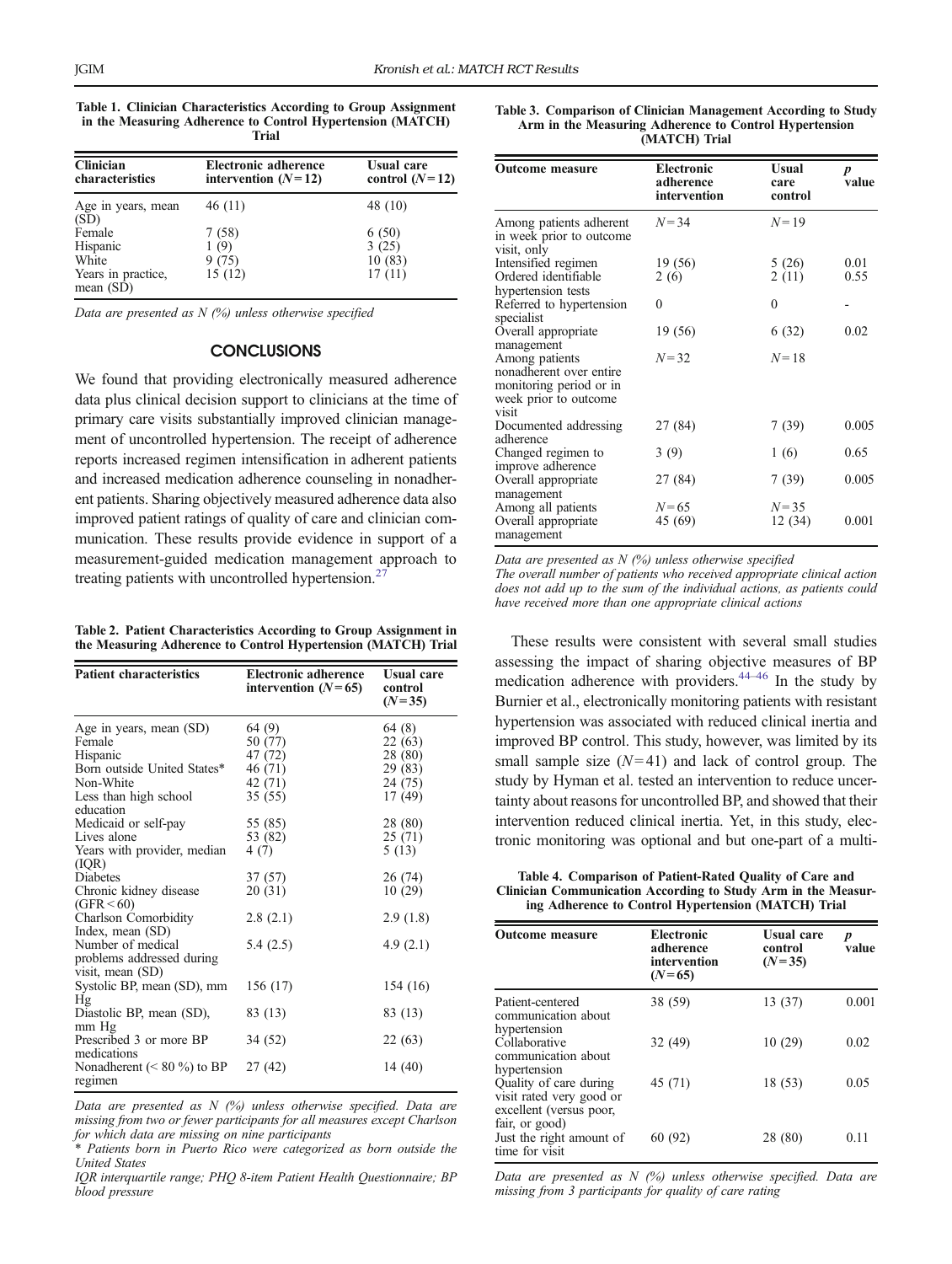<span id="page-5-0"></span>component intervention. Our study, in contrast, demonstrated that electronic monitoring feedback, alone, reduced clinical inertia. The trial by Santschi et al. most closely resembled our design in that they utilized a cluster randomized design to demonstrate that electronically monitoring adherence to a single BP medication was associated with increased medication titrations and better BP control. In this small trial  $(N= 65)$ , however, their intervention was done in collaboration with pharmacists and appropriateness of clinical actions was not evaluated. We extended their findings by demonstrating that providing clinicians, alone, with an electronic adherence report not only reduced clinical inertia, but improved the appropriateness of clinical actions and patient–clinician communication.

There were several strengths of this study. First, few studies have sought to maximally reduce uncertainty about adherence by electronically measuring adherence to the near-complete antihypertensive regimen as opposed to a single medication. Second, the study was conducted in a socioeconomically vulnerable patient population with a large number of racial and ethnic minorities—a population often excluded from clinical trials.

The study also had several limitations. A substantial number of patients who underwent electronic monitoring were not included in the analyses due to non-compliance with electronic monitoring and lack of timely reports, and thus, the results likely represent an optimistic estimate of the effect of electronic monitoring in clinical inertia in practice. Electronic monitoring cannot confirm whether pillbox openings represent pill-taking behavior. Clinicians in the control group did not receive a report, and hence, one cannot determine the extent to which the intervention effect was due to a nonspecific prompt about adherence or to the receipt of the electronic adherence report. The intervention was only evaluated at a single patient visit; whether continuous electronic monitoring is needed to have a sustained impact on clinical inertia is worthy of further study. The trial was stopped early, and thus, even with the presence of a stopping rule, effect sizes should be interpreted cautiously. There were an unequal number of patients in the intervention and control groups, but this was attributable to the lack of balanced randomization at the patient level. The measure of adherence counseling has not been externally validated. A majority of patients had uncontrolled BP despite three or more BP medications, and patients were only eligible if they had persistently elevated BP even after adherence monitoring. Thus, the generalizability of our findings to other patient populations is unknown. The trial was not powered to detect differences in BP; a much larger number of patients is needed to test this outcome. Finally, electronic monitoring is not yet widely accessible in routine practice. Nevertheless, the advent of wireless adherence devices whose data can autopopulate electronic medical records may increase the feasibility of this approach in the future.

In summary, providing clinicians with electronic adherence data at the time of patient visits was an efficacious approach to increasing regimen intensification in adherent patients and increasing adherence counseling in nonadherent patients. Future studies should assess the impact of such an intervention on medication adherence and BP. Efforts to integrate electronic monitoring into clinical settings hold promise for improving patient-centered care and hypertension control in patients with uncontrolled hypertension.

Corresponding Author: Ian M. Kronish, M.D., M.P.H.; Center for Behavioral Cardiovascular HealthColumbia University Medical Center, 622 West 168th Street, PH9-311, New York, NY 10032, USA (e-mail: ik2293@cumc.columbia.edu).

#### Compliance with Ethical Standards:

Funding Sources: This project was funded by the NIH (K23 HL098359, UL1 TR000040) and the American Heart Association (SDG 2600321). Dr. Gallagher received support from NHLBI (T35 HL-007616). Dr. Davidson received support from NHLBI (K24 HL084034). The sponsors had no role in the design and conduct of the study, nor in the collection, management, analysis, and interpretation of the data, nor in the preparation, review, approval of the manuscript, and decision to submit the manuscript for publication.

Conflict of Interest/Disclosures: The authors declare that they do not have a conflict of interest.

#### REFERENCES

- 1. Wolf-Maier K, Cooper RS, Banegas JR, Giampaoli S, Hense HW, Joffres M, Kastarinen M, Poulter N, Primatesta P, Rodriguez-Artalejo F, Stegmayr B, Thamm M, Tuomilehto J, Vanuzzo D, Vescio F. Hypertension prevalence and blood pressure levels in 6 European countries, Canada, and the United States. JAMA : J Am Med Assoc. 2003;289:2363–9.
- 2. Nwankwo T, Yoon SS, Burt V, Gu Q. Hypertension among adults in the United States: National Health and Nutrition Examination Survey, 2011– 2012. NCHS data brief. 2013:1–8.
- 3. Ogden LG, He J, Lydick E, Whelton PK. Long-term absolute benefit of lowering blood pressure in hypertensive patients according to the JNC VI risk stratification. Hypertension. 2000;35:539–43.
- 4. Maronde RF, Chan LS, Larsen FJ, Strandberg LR, Laventurier MF, Sullivan SR. Underutilization of antihypertensive drugs and associated hospitalization. Med Care. 1989;27:1159–66.
- 5. Staessen JA, Fagard R, Thijs L, Celis H, Arabidze GG, Birkenhager WH, Bulpitt CJ, de Leeuw PW, Dollery CT, Fletcher AE, Forette F, Leonetti G, Nachev C, O'Brien ET, Rosenfeld J, Rodicio JL, Tuomilehto J, Zanchetti A. Randomised double-blind comparison of placebo and active treatment for older patients with isolated systolic hypertension. the Systolic Hypertension in Europe (Syst-Eur) Trial Investigators. Lancet. 1997;350:757–64.
- 6. Guo F, He D, Zhang W, Walton RG. Trends in prevalence, awareness, management, and control of hypertension among United States adults, 1999 to 2010. J Am Coll Cardiol. 2012;60:599–606.
- 7. Frieden TR, Berwick DM. The "Million Hearts" initiative–preventing heart attacks and strokes. N Engl J Med. 2011;365:e27.
- 8. Lloyd-Jones DM, Hong Y, Labarthe D, Mozaffarian D, Appel LJ, Van Horn L, Greenlund K, Daniels S, Nichol G, Tomaselli GF, Arnett DK, Fonarow GC, Ho PM, Lauer MS, Masoudi FA, Robertson RM, Roger V, Schwamm LH, Sorlie P, Yancy CW, Rosamond WD. Defining and setting national goals for cardiovascular health promotion and disease reduction: the American Heart Association's strategic Impact Goal through 2020 and beyond. Circulation. 2010;121:586–613.
- 9. Bramley TJ, Gerbino PP, Nightengale BS, Frech-Tamas F. Relationship of blood pressure control to adherence with antihypertensive monotherapy in 13 managed care organizations. J Manag Care Pharm. 2006;12:239–45.
- 10. Ho PM, Magid DJ, Shetterly SM, Olson KL, Peterson PN, Masoudi FA, Rumsfeld JS. Importance of therapy intensification and medication